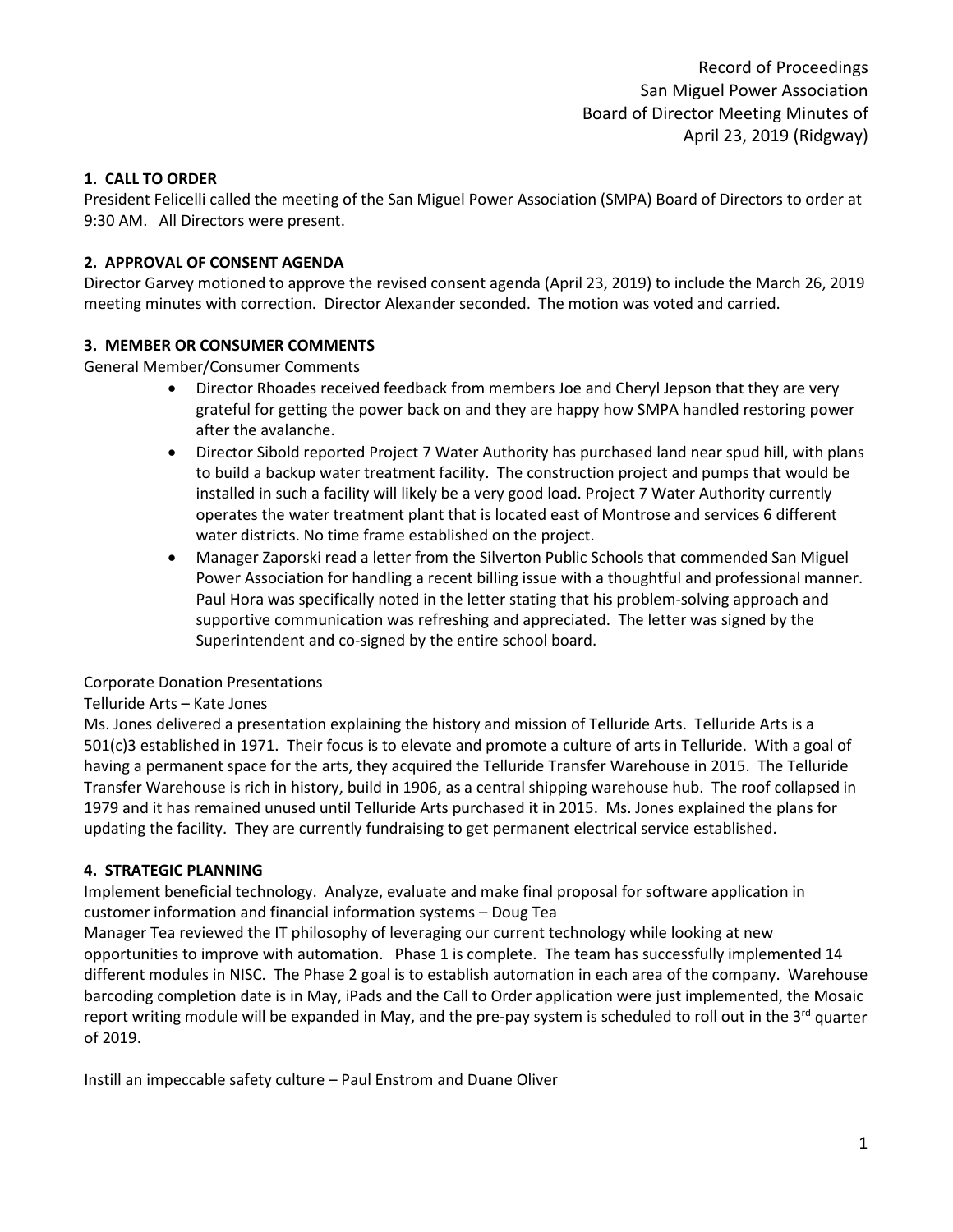# Record of Proceedings San Miguel Power Association Board of Director Meeting Minutes of April 23, 2019 (Ridgway)

Manager Oliver informed the Board that the Marlin communication monitors are up and running with safety information on display. He also praised the Safety Committee and Paul Entstrom for doing a great job. They are more than halfway through the rewrite of the Safety Manual and it has been almost three years since SMPA has had a recordable incident.

### **5. CEO REPORT**

### **C.E.O. Items**

#### Silverton RFP Recommendation

Paul Hora, Key Accounts Executive and Facilities Supervisor, reviewed the hard copy of the bid packets with the Board. The packet included designs, and all bid pricing. After reviewing proposals, cost, and contacting references, staff recommends contracting with Stryker and company.

Director Rhodes motioned to approve the contract with Stryker And Company for the Silverton project. Director Sibold seconded. The motion was voted and carried.

#### Tri-State Annual Meeting

Director Cokes, Manager Zaporski, and Manager Mertz attended Tri-States 67<sup>th</sup> Annual Meeting. The meeting included review of Bylaw language changes, Duane Highley's succession of Mike McInnes, executive staff conversation and presentations. They agreed that Mr. Highley's message was encouraging. He seems ready to embrace innovation and has a history of being highly collaborative. Manager Zaporski recommended an all-day strategic planning session with the Board of Directors and key staff. The planning session focus would be to identify and define our power supply goals and what we want SMPA's future to look like in this area. He highlighted that this is one of the most important opportunities we have in defining our future. Following the planning session, our Contract Committee delegate will be well versed and prepared to represent the Board's vision for our future.

Director Sibold received a 5-year service award for his dedication on the Tri-State Board of Directors.

#### LPEA Power Supply Committee (PSC) Conclusion

Manager Zaporski, Manager Mertz, and Manager Riley attended the La Plata Electric Association (LPEA) Board of Directors meeting. Director Cokes attended remotely via live stream.

Manager Mertz presented the conclusion of the PSC consultants' study. The consultants deemed that reliability of electrical service under an alternative supply arrangement is expected to be equivalent to the reliability of the electrical service under Tri-State Generation and Transmission (Tri-State). LPEA would need to secure transmission service to support its new generation resources and will likely do so as a Network Customer of Tri-State and Western Area Power Administration (WAPA). Wholesale energy market prices are expected to remain rather flat over the next 5-10 years, with uncertainty surrounding price forecasts in the later years. LPEA should be able to secure alternative power supply options, including portfolios with higher amounts of carbon-free generation at a lower cost than it pays for service with Tri-State today (but this does not include or assess an exit fee for terminating the Tri-State contract). Manager Zaporski discussed the findings of the LPEA consultants and the five different contract valuation methodologies that they looked at to assess a reasonable cost to "buyout" of the contract.

Manager Zaporski met with Tri-State's new CEO, Duane Highley and General Counsel, Ken Reif. Manager Zaporski summarized that that the meeting was positive, and he is cautiously optimistic. Zaporski spent some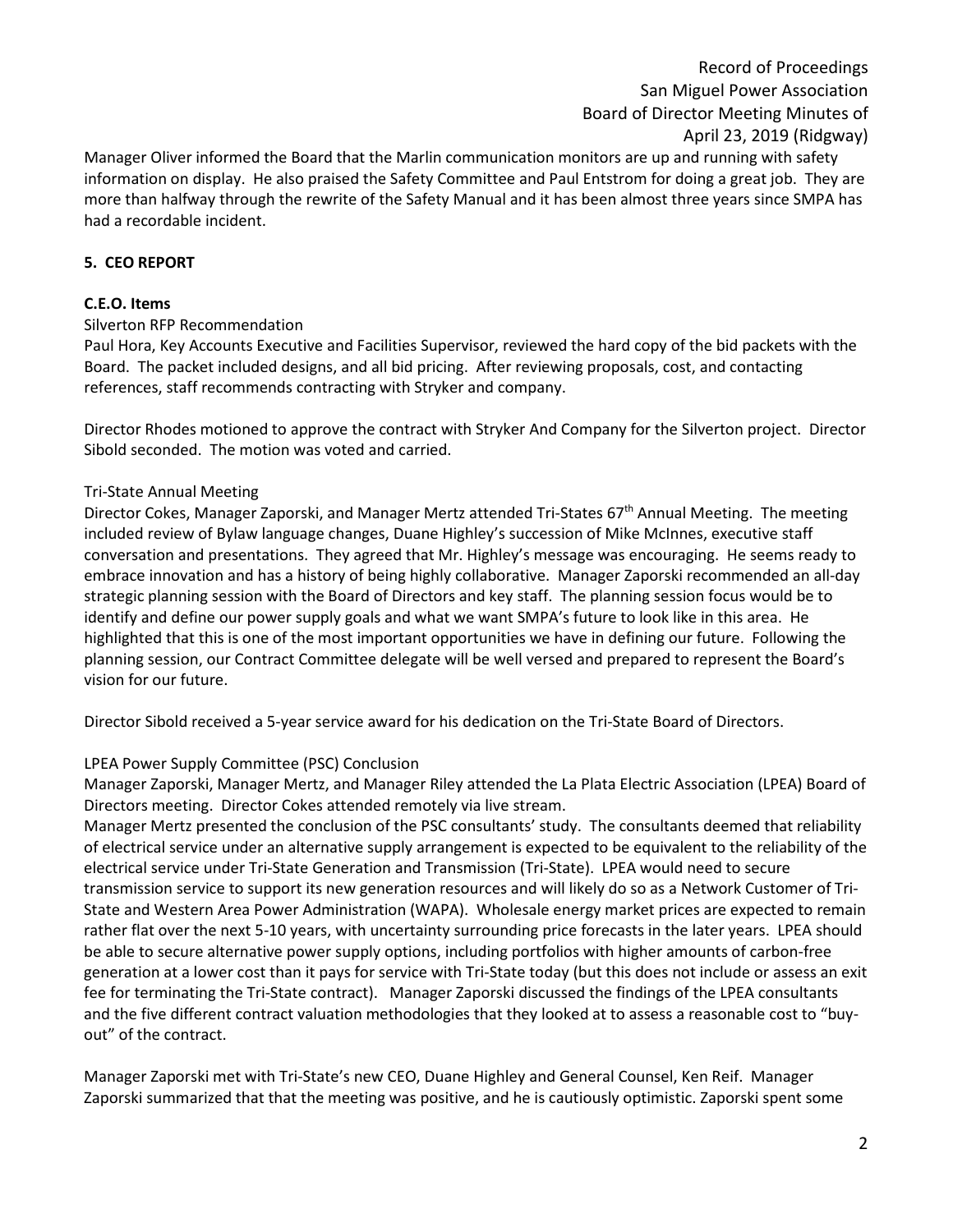# Record of Proceedings San Miguel Power Association Board of Director Meeting Minutes of April 23, 2019 (Ridgway)

time getting to know Mr. Highley and they briefly discussed how his recent meeting went with DMEA. Topics of discussion included legislative as well as regulatory risks that Tri-State is facing and how it affects Tri-State assets and current generation portfolio. Manager Zaporski informed Highley that SMPA believes Tri-State has an obligation to explore any reasonable opportunity to create downward rate pressure by retiring non-competitive coal assets, and replacing them with a lower cost, and cleaner option. This would become exponentially important with pending legislation. Highley communicated that his goal is to be the best deal for the membership, and he seemed to agree. Other topics of discussion were utility and behind the meter storage and options for flexibility to the current 5% limitation in the contract that may be able to be achieved in the near term, as the contract committee enters the longer-term process of looking at alternative classes of membership.

### **Introduction of Employee Guests**

Manager Zaporski introduced MartyJo Davis, the new Executive Assistant. MartyJo gave a brief introduction and highlighting her background in hospitality and office management. Also, in attendance was Terry Schuyler, Energy Services Executive; Paul Hora, Key Accounts Executive, and Alex Shelley, Communications Executive.

## **Corporate Donations**

### Telluride Arts

Director Garvey made a motion to review the Telluride Arts donation request in May. Allowing the organization to get a quote from their electrician and go through the SMPA engineering request process. This will give the Board more information regarding project and cost estimate. Director Alexander seconded. The motion was voted and carried.

### **Board Donations**

Director Garvey donated \$200.00 to Nucla-Naturita Senior Center.

### **Finance Update**

Manager Mertz reviewed the current financial report with the Board.

### Coop Director Finance Training

RUS approved the revenue deferral program for \$850,000.00 and we have set the funds aside. SMPA has a solid cash position that we will continue to closely monitor.

### **Marketing & Member Services**

Manager Freemen reviewed the highlights of the Member Services report. He discussed the new parking structure in Lawson Hill with a roof that will support a solar panel.

Manager Zaporski reported that following the Annual Meeting, the Member Services team will be working on a member survey as well as scheduling Power Hours.

### **Information Technology**

Manager Tea informed the Board that he may be presenting at the NISC annual Member Information Conference highlighting SMPA's implementation of the Outage Management System (OMS).

### **Administration & Human Resources**

Danielle Rodriguez, HR & Admin. Coordinator highlighted that Chris Falk had a very positive 1-year apprenticeship evaluation and he will be moving onto the next level. She also reported that Kerri Trosper,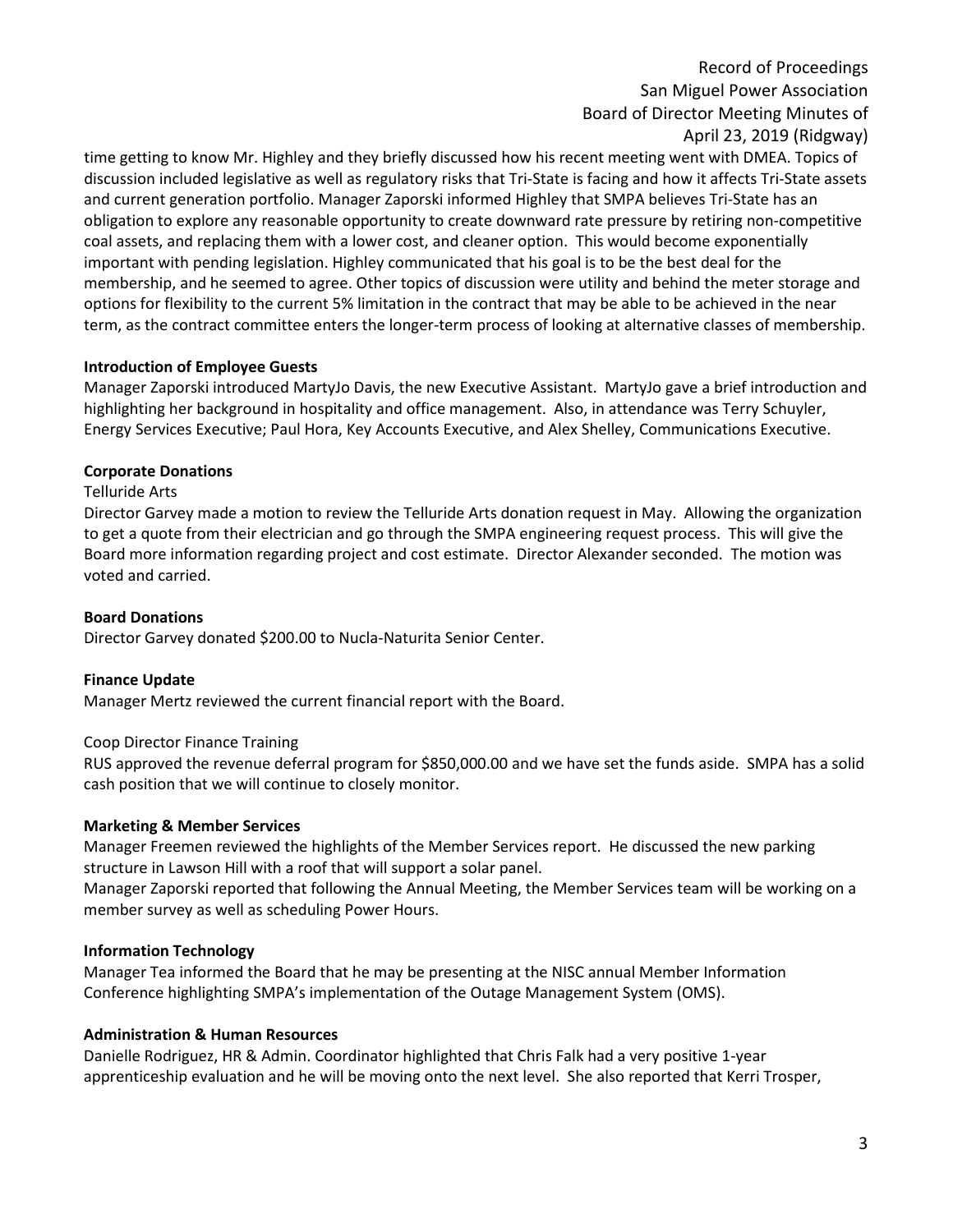Record of Proceedings San Miguel Power Association Board of Director Meeting Minutes of April 23, 2019 (Ridgway) Member Service Representative in Nucla, has resigned. Her last day being April 25, 2019. Additionally, Danielle has been working very closely with the new Executive Assistant and is focused on training and hand off of tasks.

### **Engineering**

Manager Riley reported that the Red Mountain Project is in the initial stages. Staff has meetings scheduled with U.S. Forest Service to begin permitting services. Due to the amount of snow in the high country, field surveys may be delayed as late as August. Work continues on the draft agreement with Tri-State regarding their financial participation in the Red Mountain Project.

#### **Operations**

Manager Oliver provided an update following the avalanche repairs. Service to meters on Camp Bird Road, Revenue and Howardsville are now re-energized. He reported that some areas, including Eureka, are without power due to unsafe working conditions. As conditions allow, we will continue to send crews to assist making repairs to the Silverton area.

#### **Safety and Regulatory Compliance**

Manager Oliver stated that Dan Whitesides provided required training at recent safety meeting. Overall the organization's safety record is excellent.

#### **6. ATTORNEY'S REPORT**

Director Rhoades made a motion at 1:26 PM to enter into executive session for personnel and contractual issues. Director Cokes seconded. The motion was voted on and carried. The Board entered into executive session at 1:26 PM and came out at 3:23 PM. While in executive session no decisions were made, nor votes taken.

Director Alexander made a motion to approve the Telluride Franchise Agreement, Director Rhoades seconded. The motion was voted and carried.

### **7. ASSOCIATED MEETING REPORTS**

CREA- Debbie Cokes

Director Cokes distributed typed notes with the packet information.

SMPA lineman, KJ Johnson, was selected to be part of the international co-op team heading to the mountainous village of Sillab, Guatemala this August. Colorado's crew will work alongside 10 lineworkers from OK to build power lines along a 6 ½ mile stretch of mountainous terrain to bring power to a village that has never had electricity.

Western United- Dave Alexander N/A

Eco Action- Jack Sibold Director Sibold did not attend.

Tri-State – Jack Sibold